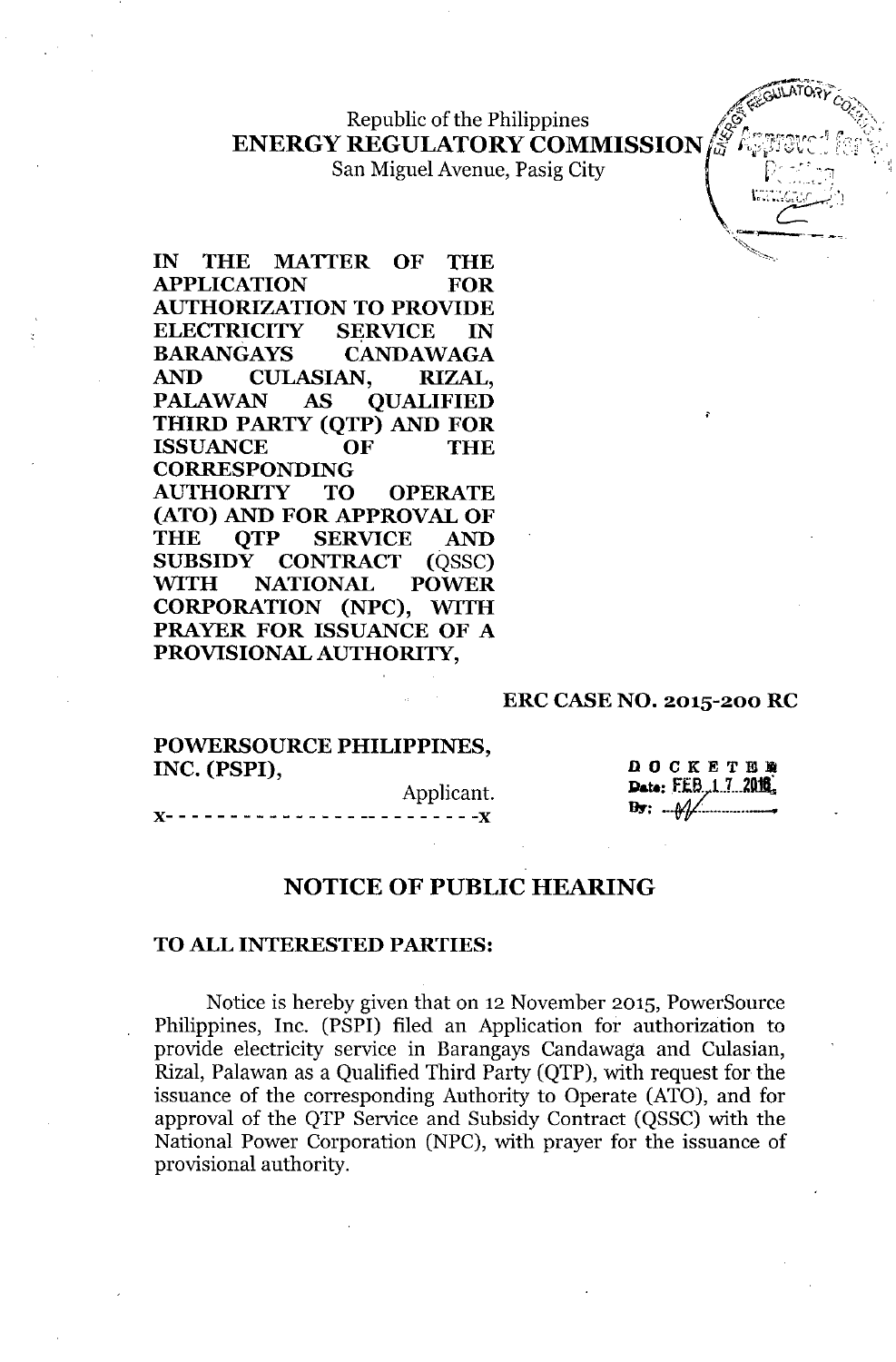In support of said Application, PSPI alleged, among others, the following:

- 1. This is an Application for authorization to provide electricity service with request for the issuance of the corresponding Authority to Operate (ATO) as a Qualified Third Party (QTP) in Barangays Candawaga and Culasian, Rizal, Palawan, filed pursuant to and by virtue of the Rules for the Regulation of the Qualified Third Parties Performing Missionary Electrification in Areas Declared Unviable by the Department of Energy (ERC QTP Guidelines), as approved in ERC Resolution No. 22, Series of 2006;
- 2. The instant Application likewise seeks the approval of the QTP Service and Subsidy Contract (QSSC)<sup>1</sup> dated 09 October 2015, executed by and between PSPI and the NPC, including the Full Cost Recovery Rate (FCRR) provided therein. A copy of the QSSC is attached to the Application as **Annex**  $A$ ";
- 3. PSPI is a corporation duly organized and existing under the laws of the Republic of the Philippines with its principal office at the 10th Floor, The Athenaeum Building, 160 Leviste Street, Salcedo Village, Makati City, Metro Manila. Copies of Applicant's relevant corporate documentation such as the Certificate of Registration with the Securities and Exchange Commission (SEC), Articles of Incorporation, latest Audited Financial Statements and latest General Information Sheet are attached to the Application as Annexes "B", "C", "D", and "E" respectively;
- 4. Applicant has the full legal, financial and technical capacity to operate. At present, the Department of Energy (DOE) still has to issue the Certificate of Endorsement stating that Applicant was prequalified in accordance with DOE Circular No. 2004- 06-006 and DOE Circular 2005-12-011. A copy of the Certificate of Endorsement will be attached to the Application as Annex "F" once it is released by the DOE;
- 5. PSPI may be served with orders or other legal processes through the undersigned counsel;

<sup>&</sup>lt;sup>1</sup> The QTP Service and Subsidy Contract (QSSC) is the resulting legal document after combining the provisions of the QTP Service Contract (QSC) and Subsidy Disbursement Agreement (SDA).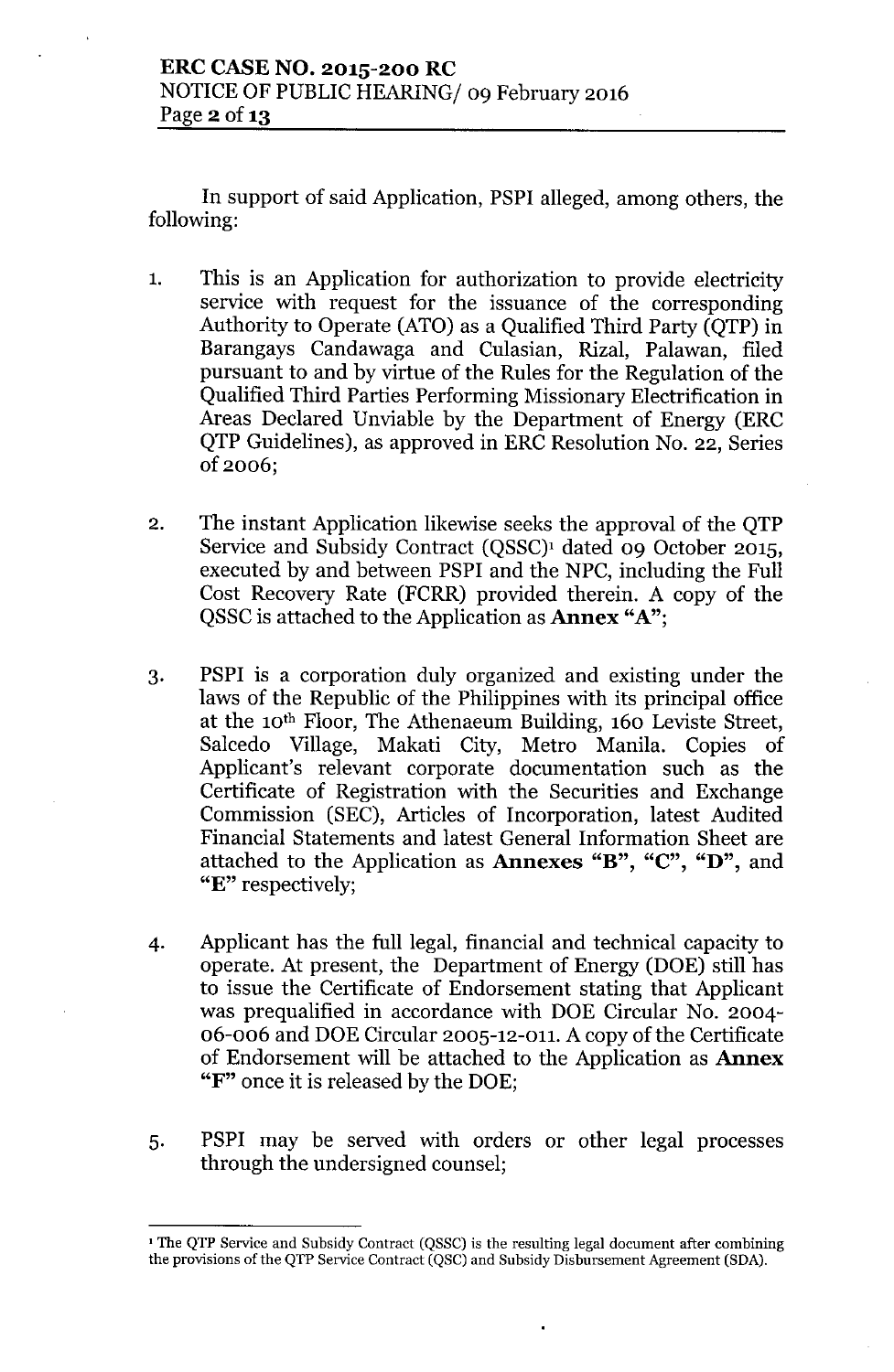## COMPLIANCE WITH PRE-FILING REQUIREMENTS

- 6. In compliance with Rule 6 of the ERC Rules of Practice and Procedure, approved by the Commission on 22 June 2006 as Resolution No. 38, Series of 2005, PSPI has furnished the Sangguniang Bayan of the Municipality of Rizal and the Sangguniang Panlalawigan of the Province of Palawan copies of the Application with all its annexes. Copies of the certifications from the Sangguniang Bayan of the Municipality of Rizal and the Sangguniang Panlalawigan of the Province of Palawan, or their duly authorized representatives, attesting to the fact of such service, are attached as **Annex** "G" of the Application;
- 7. Furthermore, PSPI has caused the publication of the present Application in its entirety in a newspaper of general circulation within the Municipality of Rizal. Copies of the corresponding Affidavit of Publication and the newspaper are attached to the Application as **Annexes** " $H$ " and " $H$ -1", respectively;

# STATEMENT OF FACTS

- 8. Under Section 59 of Republic Act No. 9136 or the Electric Power Industry Reform Act of 2001 (EPIRA) and Rule 14 of its Implementing Rules and Regulations (IRR), the provision of electric service in remote and unviable areas that a distribution utility is unable to service shall be opened to QTP;
- 9. As stable and reliable supply of power is essential to economic growth and sustainability, the electricity service provided by a QTP is envisaged to spur development in an economically unviable area and, in the long term, elevate such area to a level of viability. However, the provision of electricity service in unviable areas is expectedly costly and not economically feasible. It would not be reasonable to charge consumers in rural and remote areas high cost of providing such service;
- 10. In accordance with Section 70 of the EPIRA, the entry of QTPs to stimulate economic growth in unviable areas is made feasible by a subsidy sourced from the Universal Charge for Missionary Electrification (UC-ME). This enables a QTP to operate viably while charging its consumers at rates that are reasonably acceptable in the area, as may be determined by the Commission;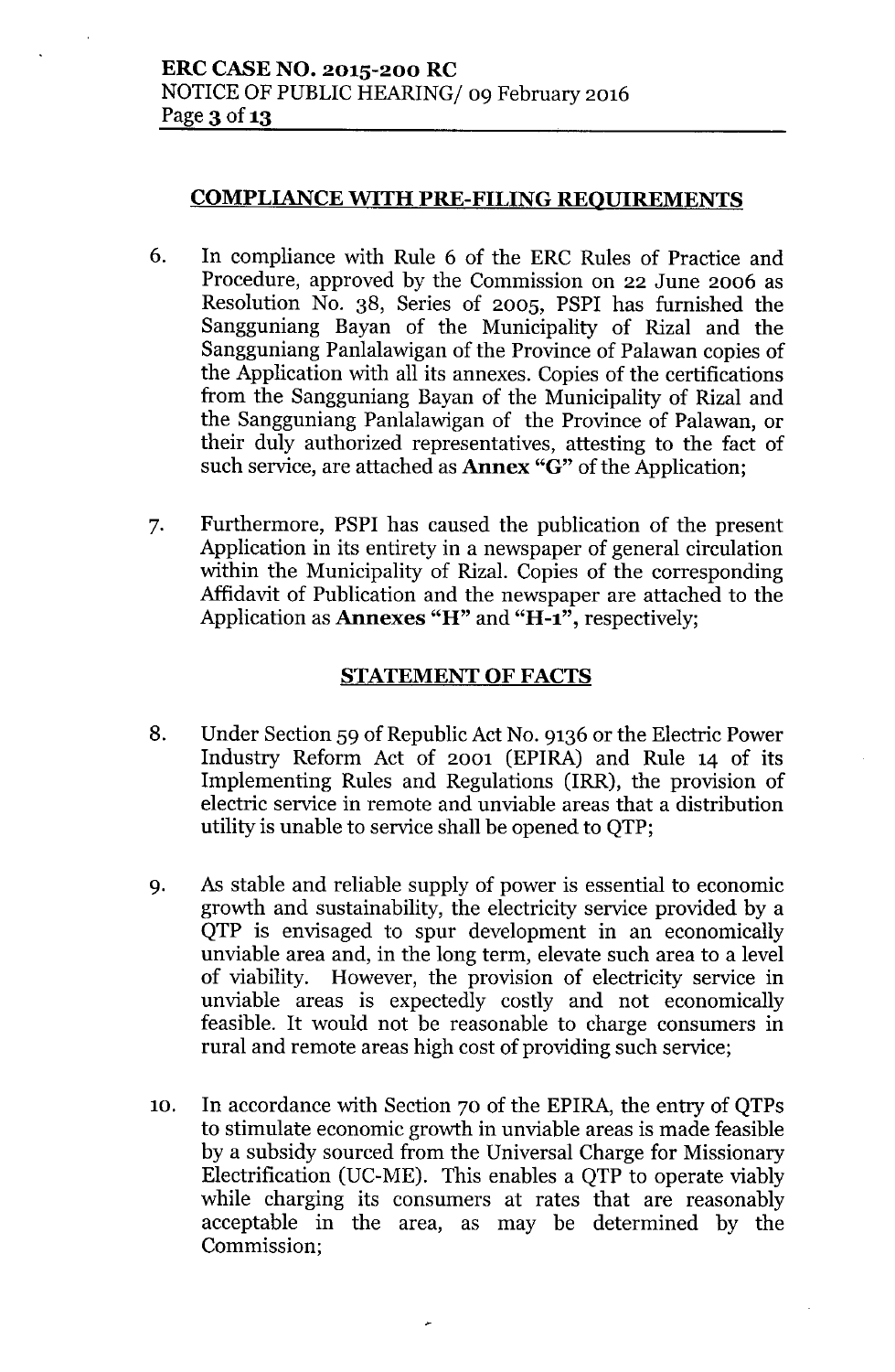- 11. Pursuant to Sections 59 and 70 of the EPIRA and its IRR, the DOE issued Department Circular No. 2004-06-006, which prescribes the qualification criteria for QTPs, and Department Circular 2005-12-011, which prescribes the guidelines for the participation of QTPs for provision of electric service in remote and unviable areas;
- 12. At the time when the regulatory and administrative framework for QTP projects, including mechanisms for the availment of UC-ME subsidy by QTPs, were still being developed, Applicant already commenced its operations as a QTP in Barangay Rio Tuba, Bataraza, Palawan (Rio Tuba) and in Malapascua Island, Barangay Logon, Daan Bantayan, Cebu and was about to begin its operations in Balut Island, Saranggani, Davao Occidental and in Barangays Candawaga and Culasian, Rizal, Palawan;
- 13. PSPI is a pioneer QTP having been issued the very first Authority to Operate as a QTP in the entire country for its Rio Tuba electrification project. This exemplifies the successful economic upliftment of a remote and unviable area through the entry of a QTP;
- 14. **The QTP Service Area.** Barangays Candawaga and Culasian, both located in the Municipality of Rizal in the Province of Palawan (QTP Service Area) is a remote and unviable area within the franchise area of Palawan Electric Cooperative, Inc. (PALECO);
	- 14.1. The QTP Service Area is located approximately 230 kilometers southwest from Puerto Princesa City, about  $5 -$ 6 hours land trip. From Rizal's town center, Barangays Candawaga and Culasian are accessible via a gravel road with an approximate distance of 22 kms. A location map and description of the QTP Service Area is attached hereto as Annex "I";
	- 14.2. There is a Barangay Power Association (BAPA) located in Sitio Sicud, Candawaga and is operating a 1x100 kVA diesel genset 5-hours daily from 6pm -11 pm. While in Culasian, it was once a KEPCO recipient in the O'llaw Program of the government. The power plant is no longer operating since 2009 due to financial reasons (high fuel costs and low collection efficiency);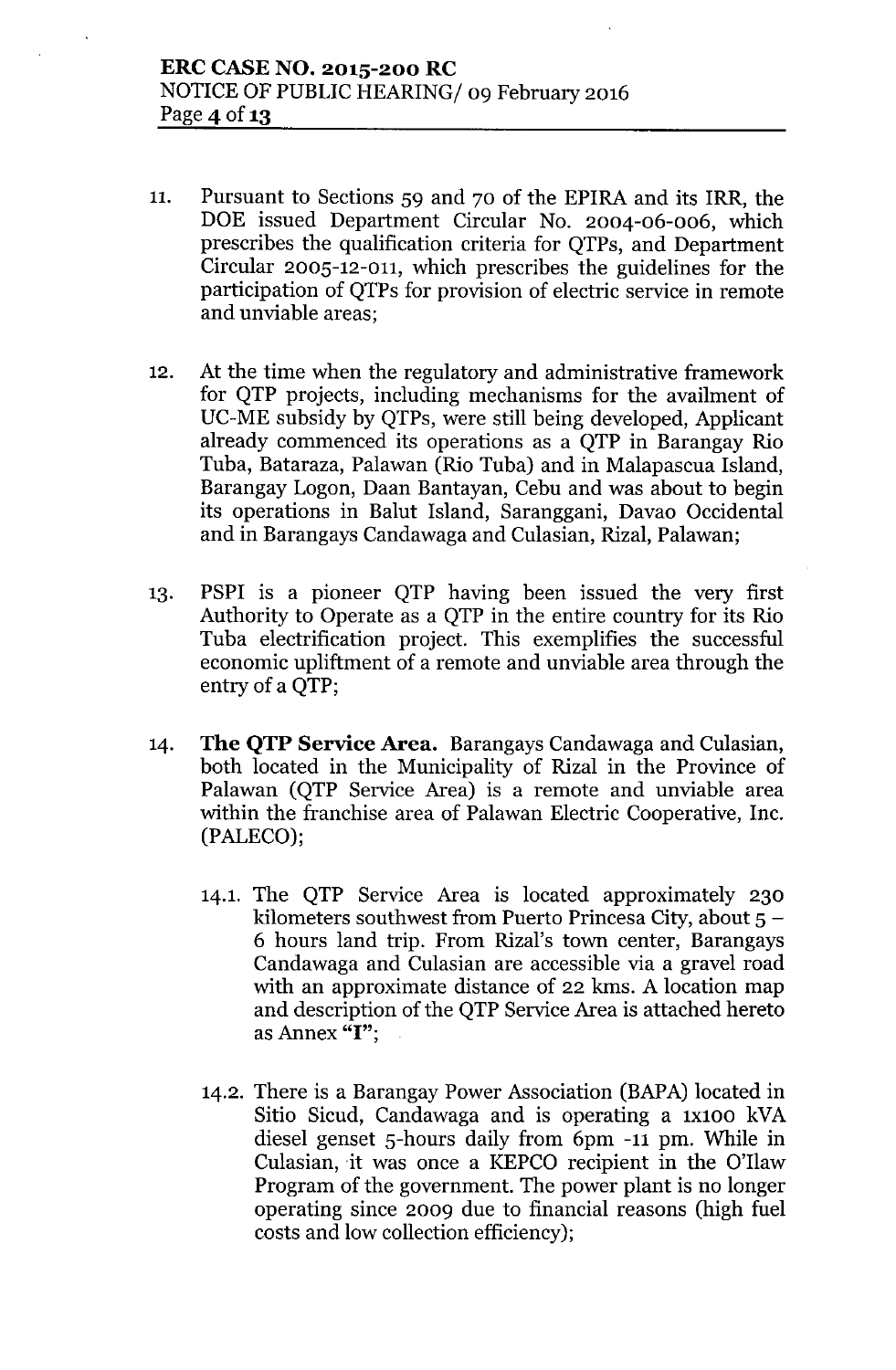- 15. **Selection of Applicant as Service Provider.** In a letter **dated** 23 January, 2015, DOE has determined that PSPI has satisfied the qualification criteria under the DOE QTP Qualification Circular;
	- 15.1. Pursuant to a MOA and a Revised MOA (attached as Annex "J") in February 14, 2013 at Liminangcong, Taytay, Palawan, PSPI and PALECO, a cooperative duly registered under the laws of the Philippines with office address at PALECO main office, North National Road, Barangay Tiniguiban, Puerto Prinsesa City, Palawan, Philippines executed a Waiver Agreement on 11 October 2014 whereby PALECO waived in favor of PSPI all of the Provincial Government of Palawan/PALECO's right and interests to provide electricity service in the QTP Service Area;
	- 15.2. Pursuant to the Waiver Agreement, PSPI shall take over from PALECO the missionary electrification function of supplying the electricity requirements of Barangay Candawaga and Culasian, Rizal, Palawan;
- 16. **PALECO's Waiver of Service and Declaration of QTP Service Area as a Remote & Unviable Area.** On 10 January 2005, PALECO issued Board Resolution No. 001, Series of 2005, formally waiving its franchise to operate in several barangays including Barangay Candawaga and, thereafter, Culasian, Rizal, Palawan. A copy of the said Board Resolution is attached to the application as hereto as **Annex** *"K'"*,
	- 16.1. Following the issuance of the PALECO Board Resolution, PALECO and PSPI executed on 01 October 2014, a Waiver Agreement, whereby PALECOwaived in its favor the right to provide electricity service in the QTP Service Area. A copy of the Waiver Agreement is attached to the application as hereto as **Annex** "L";
- 17. **QTP Operations.** Prior to PSPI's entry in the QTP Service Area, based on actual survey conducted by its staff, the average monthly electricity expense of residents in Barangay Candawaga is approximately PhP 378.20 while the average monthly electricity expense of residents in Barangay Culasian is approximately PhP1,084.24;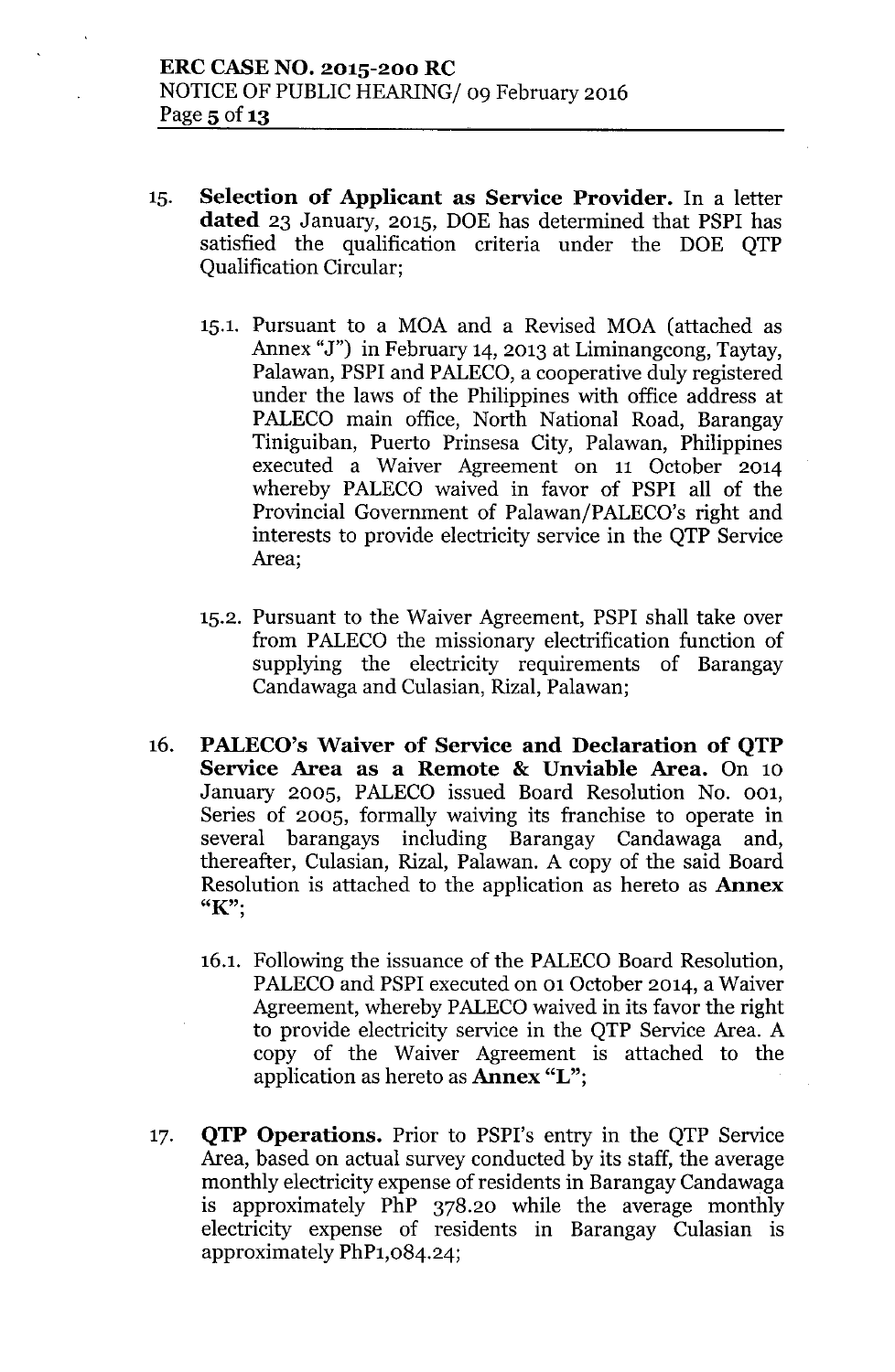- 17.1. Based on an extensive house-to-house customer load surveys and projected small loads of electricity on off-peak hours which will likely be experienced in the early years of Project Development, PSPI will install a very modular, flexible and highly redundant diesel generating plant based on 2 units of small high speed gensets, 1 x 48 kW and 1 x 80 kW on the first year of operation. This ensures modest capital cost and maximum operating flexibility in the early years of operation;
- 17.2. PSPI's project is aimed to be a realization of the goal of the QTP program to stimulate economic progress in remote and unviable areas through electrification. The beneficial impact of stable and reliable electricity service to the economy of the local community in the QTP Service Area as well as the daily lives of the consumers cannot be overstated;
- 18. **Formation of Project Company for Candawaga and Culasian Project.** Similar to its plans in the Rio Tuba Project and Malapascua Project, PSPI intends to incorporate a project company with local investment for the purpose of providing electricity service and performing the functions of a QTP in the QTP Service Area to which it will assign its ATO as a QTP and transfer its rights and interests in the QTP project as well upon the approval of the present Application;

### **SIGNIFICANT ASPECTS OF THE PROJECT AND THE QTP SERVICE AND SUBSIDY CONTRACT**

- 19. Under the QSSC, PSPI shall provide 24-hour electricity service in the QTP Service Area for a term of fifteen (15) years. In order to ensure that PSPI will be able to viably serve the QTP Service Area, it may be allowed to avail of the UC-ME Subsidy;
	- 19.1. The Generation Facilities. In Barangays Candawaga *f* and Culasian, PSPI will install a 1 x 48 kW and 1 x 80 kW in the first. Additional 1 x 140 kW in the Second Year. Nonetheless, should there be a massive increase in load growth as foreseen by it, the latter reserves the right to request for the adjustment of the FCRR to include a new generator set and its relevant components in the computation;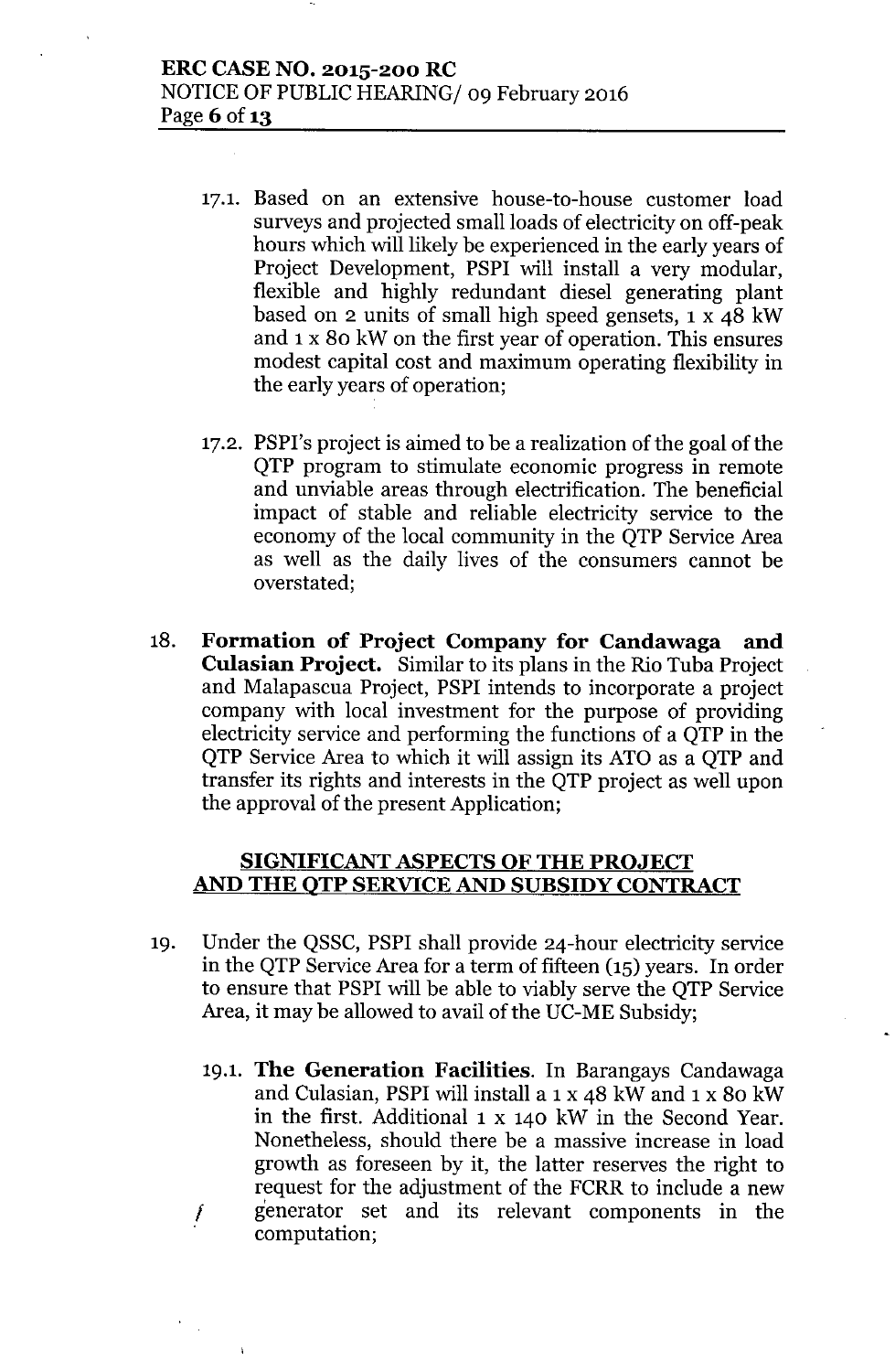- 19.2. The relevant Environment Compliance Certificate (ECC) issued by the Department of Environment and Natural Resources (DENR) and Certificate of Compliance (COC) issued by the Commission covering the diesel generating units will be obtained prior to Commercial Operations Date;
- 19.3. In line with legislative and regulatory policies on the promotion of renewable sources of energy, PSPI intends to comply with the Renewable Portfolio Standards (RPS), sourcing a certain percentage of its power supply from a renewable energy technology. It shall conduct resource assessment and determine the optimal integration of renewable energy in the distribution system;
- 19-4. **Distribution System and related operations.** PSPI will rehabilitate and upgrade the existing distribution network in Rizal. It will also plan for an expansion of the existing grid based on the high load growth potential. For the term of the Project, PSPI will strive to maintain on the average 11% system loss;
- 19.5. The operations and maintenance of the distribution system, as well as billing and collection, will be performed by PSPI. This fee is incorporated as a flat rate in the Full Cost Recovery Rate;
- 19.6. **Availment of UC-ME Subsidy.** The QSSA provides the terms and conditions governing PSPI's availment of the UC-ME Subsidy. For the provision of electricity service, it shall charge and collect from its end users the SARR. Should the FCRR be higher than the SARR, PSPI shall be entitled to recover the difference from the UC-ME Subsidy through the mechanism provided in the QSSC;
- 20. **Financial Plans.** PSPI intends to enter into a long-term lease agreement with a credible generator set leasing company to minimize generation cost of the electricity provided. A longterm lease reduces the up-front capital required and ensures optimal genset operation. In the long-term lease agreement, the genset leasing company guarantees the necessary genset performance metrics including fuel efficiency, plant availability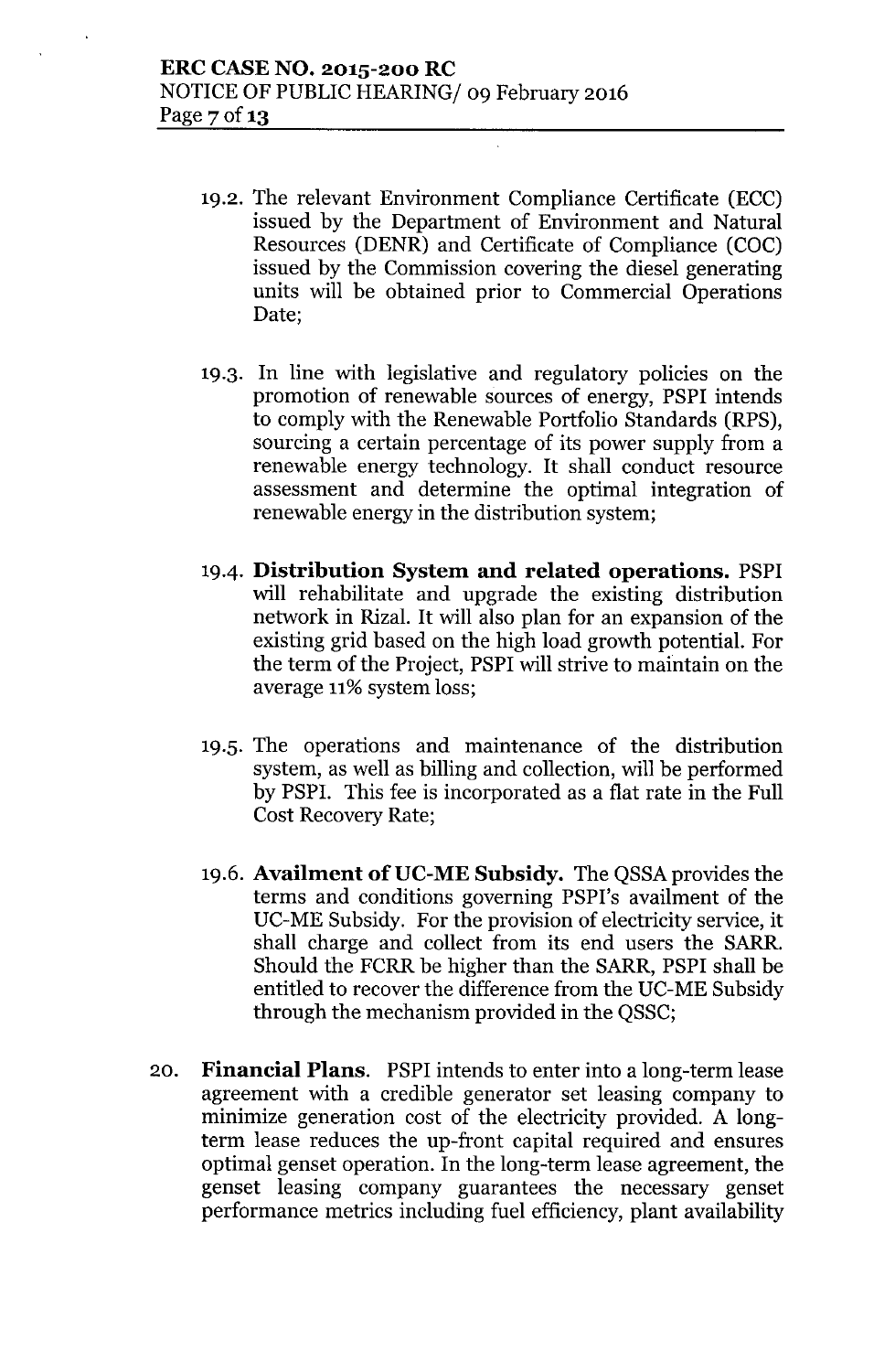#### **ERCCASENO. 2015-200 RC** NOTICE OF PUBLIC HEARING/ 09 February 2016 Page **8** of 13

and fixed and variable costs thereby creating an additional layer of power supply stability.

Fuel supply shall be arranged through a purchase contract considering the current fuel provider of NPC. The fuel supply contract shall be established mutually to ensure continuous plant operations. A detailed discussion of the funding/financial aspects of the project is attached to the Application as **Annex**  $\mathbf{M}$ ";

- 20.1. **Project Cost.** The total capital cost for the Generation Facilities amounts to Twenty-Three Million One Hundred Ninety-One Thousand Three Hundred Ninety-Two Pesos (PhP23,191,392.00) consisting of the costs of the plant equipment, buildings, capitalized expenses and working capital for initial stocks of fuels and lubes and mobilization during plant trials and personnel training. A summary of the project cost components is contained in **Annex** "N" of the Application;
- 20.2. **Debt/Equity Ratio.** The debt-equity ratio for the capital cost of the Generation Facilities shall be 67:33;
- 20.3. **Computation of Return on Investment/Weighted Average Cost of Capital.** The Weighted Average Cost of Capital ("WACC") for the project is  $11\%$  p.a. This was obtained considering a minimum desired return of 14% p.a. on equity capital and an interest of 9.5% p.a. on debt capital;
- *2004.* The minimum desired return for equity capital for the project and the cost of debt capital are placed at 14% p.a. and 9.5% p.a., respectively, to reflect the significantly higher risks associated with providing electricity service in a remote and unelectrified rural community without an offtake guaranteed by a contractual counter-party. A computation of the above WACCis contained in **Annex** " $O$ ";
- 21. **Purchased Power Rate.** The Full Cost Recovery Rate (FCRR) consists of a levelized base rate of PhP34.08/kWh, which shall be automatically adjusted for each billing period based on Philippine and US consumer price indices as well as actual fuel costs, in accordance with the adjustment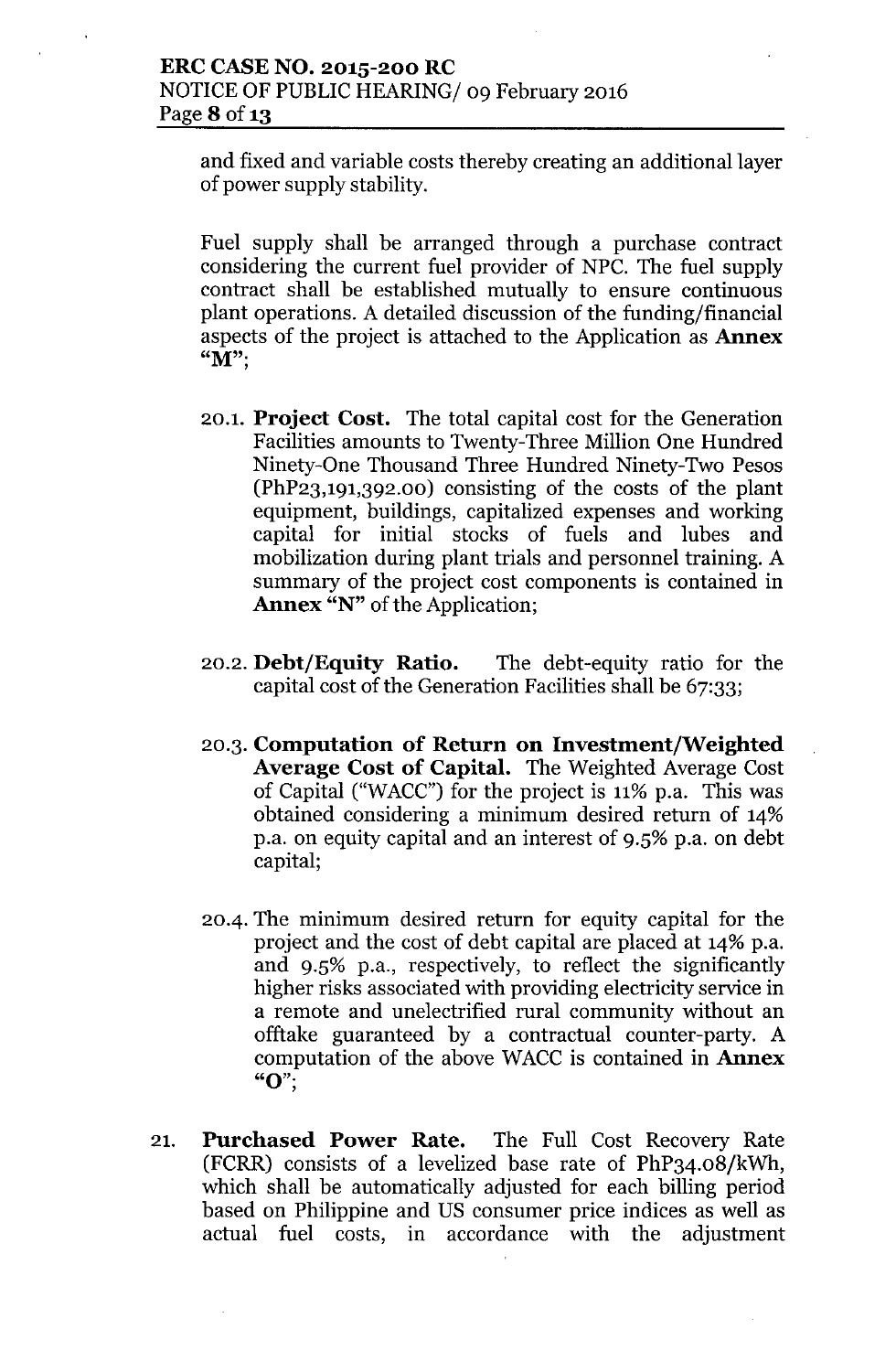mechanisms in the QSSA. In accordance with the ERC QTP Guidelines, PSPI shall charge and collect from the end-users SARR. Should the FCRR be higher than the SARR, PSPI shall be entitled to recover the difference from the UC-ME Subsidy. A detailed discussion on the FCRR, including its breakdown and the rationale supporting the indexation, is attached to the Application as **Annex** "P";

- 22. **Cash Flow.**
	- 22.1 **Initial Costs, Operating and Maintenance Expenses.** The initial capital cost for the project consists of diesel plant costs amounting to Twenty-Three Million One Hundred Ninety-One Thousand Three Hundred Ninety-Two Pesos (PhP23,191,392.00). The capital costs for the first five (5) years, as well as the breakdown of the operating and maintenance expenses for the fifteen (15) year term of the QSSC are shown in Annex "R";
- 23. **Projected Demand.** Considering the nature of the project, there is no minimum energy off-take, as the sale of power is based on actual energy consumed by each end-user consumer. The FCRR is determined based on an assumed annual increase in energy demand of four percent (4%). A detailed discussion on the projected demand is contained in **Annex** "S." A survey study was commissioned by PSPI on the QTP Service Area. The results of the survey were considered and used as the assumption for the load demand and load growth in the Financial Model. The survey summary report is attached as **Annex** "T";
- 24. **Procurement of Fuel.** PSPI is sourcing and will source its future diesel fuel supply from potential suppliers willing to deliver fuel to the site. It will procure fuel from the least expensive supplier should additional suppliers become available. It will source its biomass fuel from local farmers and it will also develop its own plantation to produce such fuel;

## **RATE IMPLICATIONS OFTHE QTP SERVICE AND SUBSIDY CONTRACT**

25. The grant of an Authority to Operate and the approval of the QSSC, along with the corresponding subsidy support, will enable PSPI to operate viably and, at the same time, charge a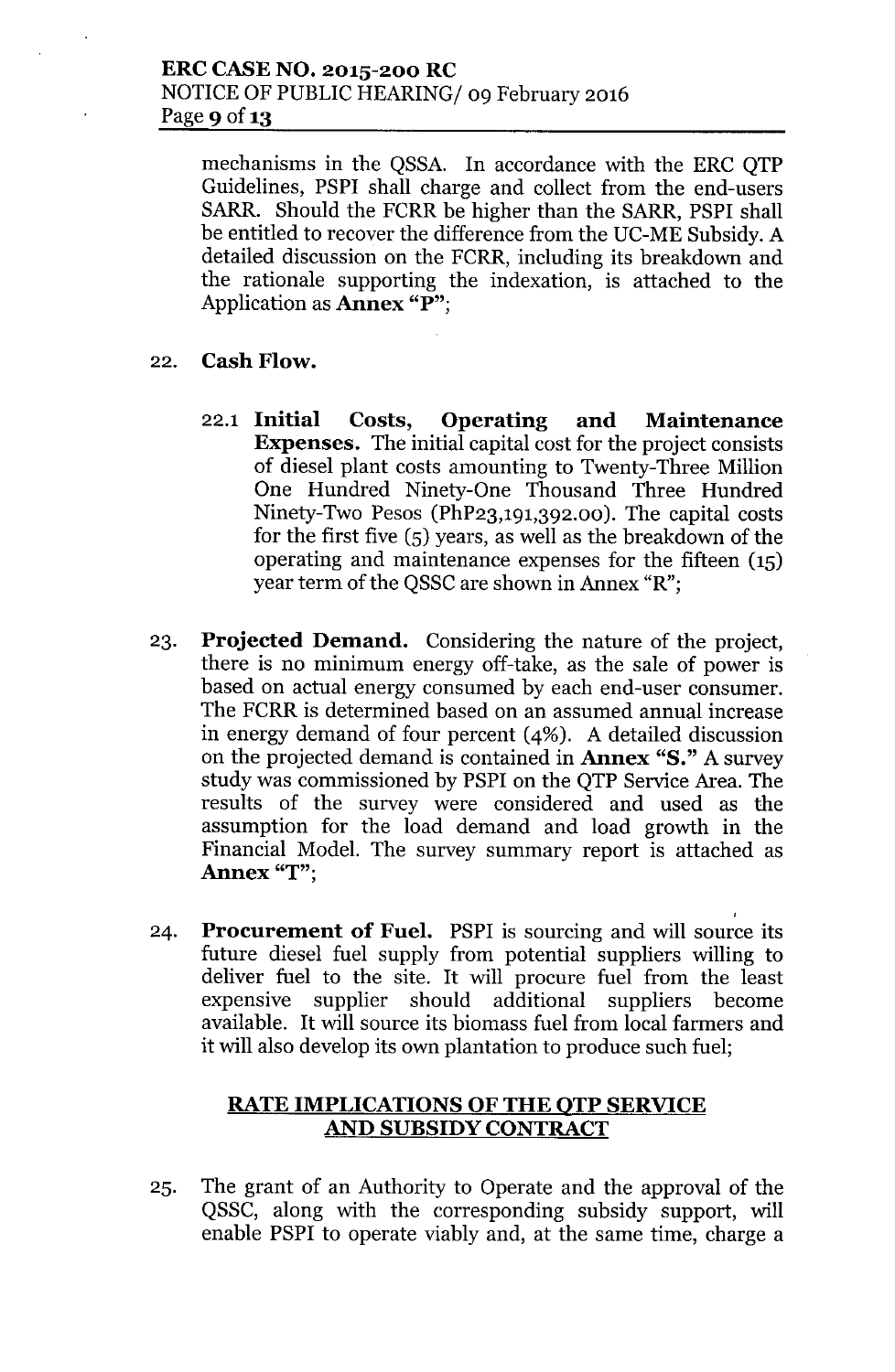lower tariff on its customers in the QTP Service Area. In the absence of an ERC-approved SARR, the tariff to be charged by it shall be equivalent to the ERC-approved retail rate of PALECO, in accordance with Section II, Article IV of the ERC QTP Guidelines.

The following table shows the impact of the QSSC on the electricity rates: - . \_ ...\_. ~

Ñ

|                                            | <b>Before ERC</b><br>approval | After ERC.<br>Provisional<br>Authority or Final<br><b>Approval</b> |
|--------------------------------------------|-------------------------------|--------------------------------------------------------------------|
| True cost of electricity<br>service (FCRR) | P 34.08/kWh*                  | $P_{34.08/kWh*}$                                                   |
| Rate paid by consumers                     | P[X]/kWh                      | $P 8.5/kWh**$                                                      |
| Subsidy requirement                        | none provided                 | P25.58/kWh                                                         |

\* Subject to periodic adjustments based on consumer price indices, foreign exchange rate, and actual costs. •• In the absence of an ERC-approved SARR, the retail rate of PALECO shall be applied. Once the ERC approves an SARR, the SARR shall apply.

- 26. The subsidy component necessary for the continued supply of electricity that will sustain the economic growth of the QTP Service Area results in an impact on the Universal Charge in the amount of Php25.58/kWh;
- 27. PSPI respectfully submits that the aforementioned amount is more than reasonable considering the 24-hour, enterprise level service provided under the QSSC that directly results in the significant economic upliftment and improvement in the quality of life in the QTP Service Area which is beyond anything possible in the traditional 6 to 12 hour rural electrification systems;

#### ARGUMENTS IN SUPPORT OF REQUEST FOR INTERIM RELIEF & PROVISIONAL AUTHORITY (PA) TO OPERATE IN THE OTP AREA

- 28. Rule 14 of the Commission's Rules of Practice and Procedure authorizes the issuance of a PA and/or an interim relief prior to a final decision, provided that the facts and circumstances warrant the issuance thereof;
- 29. In the case of PSPI, it must be noted that the PA is necessary for the execution of its agreement with NPC which will embody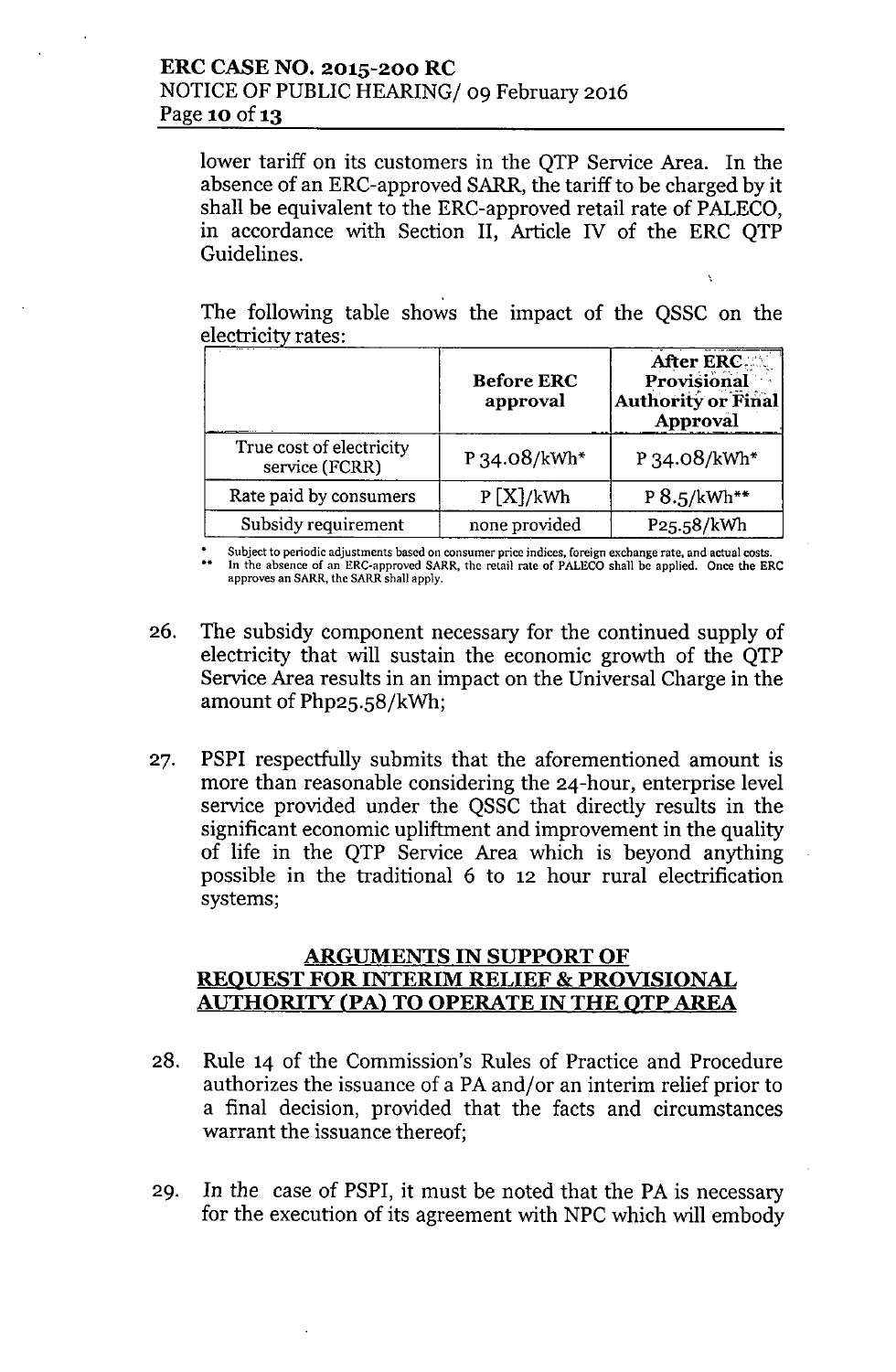the seamless phase-in of its operation, and the eventual phaseout of NPC's generating function, in the QTP area;

- 30. Furthermore, the PA will be submitted by PSPI to its prospective lenders as a requirement for the grant of loans, necessary to finance the project;
- 31. Moreover, it must be emphasized that PSPI has already secured offers from third parties for the lease of the rights to the generation and distribution facilities for the project. Applicant is, therefore, constrained to request for the issuance of the PA before the expiration of the aforesaid offers;
- 32. In the matter of interim relief, PSPI is seeking to collect a lower rate through the Subsidized Approved Retail Rate (SARR) instead of the Full Cost Recovery Rate (FCRR) as ordered by the ERC in consideration of the limited paying capacity of its consumers. The electrification of the QTP Service Area will not be possible if consumers were charged at true cost;
- 33. Finally, the success of this project with the regulatory imprimatur of this Commission will pave way for further investment by PSPI in more projects designed to spur economic growth in remote and unviable areas through the provision of a 24-hour reliable electricity service. Applicant's interest in other project sites will be dependent on the success of the present Application, particularly on the availment of the necessary subsidy support under the QTP program. With such support, PSPI looks forward to replicating the success of this project in other areas;

### **PRAYER**

- 34. PSPI prays that, at the soonest possible time, the Commission grants it provisional and interim relief as follows:
	- 34.1. Authority to Operate as a Qualified Third Party under the ERC QTP Guidelines;
	- 34.2. A Provisional Authority to Operate in the QTP Area be immediately issued in its favor pending ERC Resolution;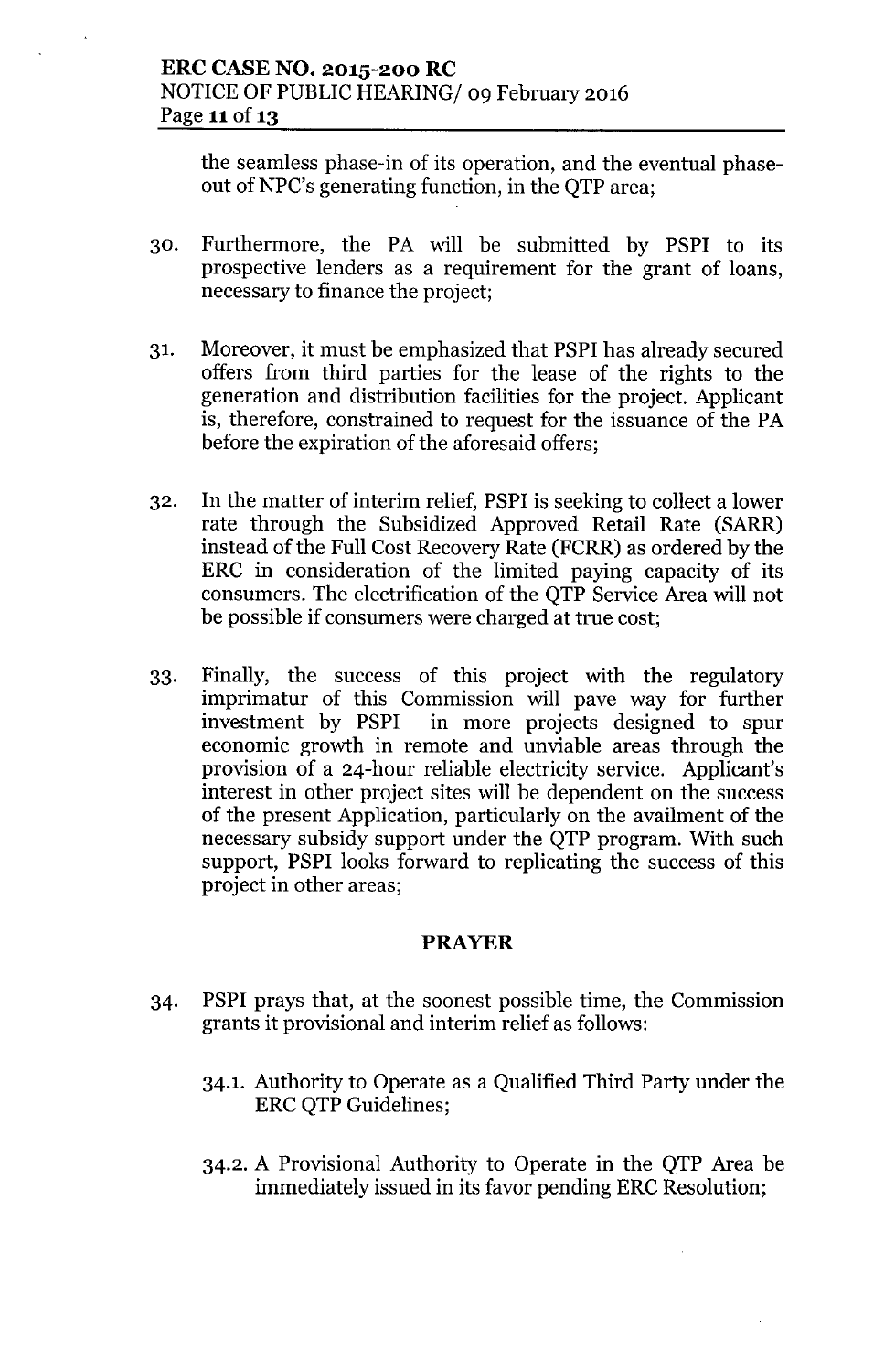- 34.3. The QTP Service Contract, including the Full Cost Recovery Rate therein, be approved;
- 34-4. Authority to charge its customers a tariff equivalent to the ERC-approved retail rate of PALECO, in accordance with Section II, Article IV of the ERC QTP Guidelines; and
- 34.5. Permission to recover from the UC-ME Subsidy the difference between the FCRR and rate charged by it to its consumers; and to this end, NPC be directed to release to PSPI such subsidy in accordance with the terms of the QTP Service Contract.

The Commission has set the Application for jurisdictional hearing, expository presentation, pre-trial conference and evidentiary hearing on 15 March 2016 (Tuesday) at ten o'clock in the morning (10:00 A.M.) at the Barangay Gymnasium in Candawaga, Rizal, Palawan.

All persons who have an interest in the subject matter of the proceeding may become a party by filing, at least five (5) days prior to the initial hearing and subject to the requirements in the ERC's Rules of Practice and Procedure, a verified petition with the Commission giving the docket number and title of the proceeding and stating: (1) the petitioner's name and address; (2) the nature of petitioner's interest in the subject matter of the proceeding and the way and manner in which such interest is affected by the issues involved in the proceeding; and (3) a statement of the relief desired.

All other persons who may want their views known to the Commission with respect to the subject matter of the proceeding may file their opposition to the Application or comment thereon at any stage of the proceeding before the Applicant concludes the presentation of its evidence. No particular form of opposition or comment is required, but the document, letter or writing should contain the name and address of such person and a concise statement of the opposition or comment and the grounds relied upon.

All such persons who wish to have a copy of the Application may request from the Applicant that they be furnished with the same, prior to the date of the initial hearing. The Applicant is hereby directed to furnish all those making such request with copies of the Application and its attachments, subject to the reimbursement of